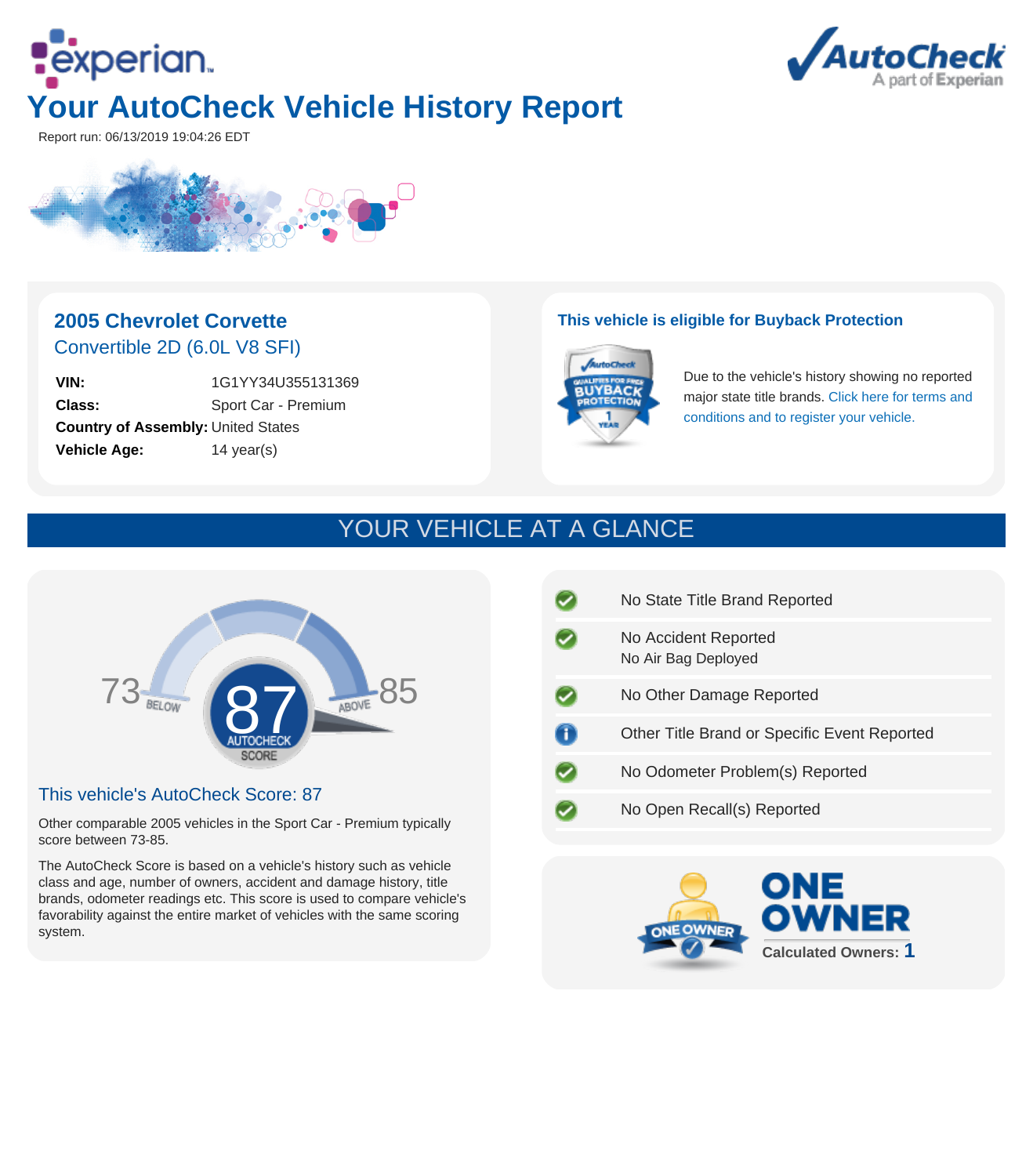### Owner History



**Current Owner**

Purchased: 2006 Where: CA Owned from: 04/17/2006 - Present 13 year(s) 1 month(s)

### Vehicle Usage

**Vehicle Use: There is indication of the below usage(s) for this vehicle**

**Personal** | Fleet | Rental | Lease | Taxi | Livery | Police | Government | Drivers Ed | Commercial

# **Major State Title Brand Check**

**Your Vehicle Checks Out:** No major state title brand has been reported by the state Division of Motor Vehicles (DMV). Your vehicle is qualified for the AutoCheck Buyback Protection Program. [Terms and conditions. Register here.](http://www.autocheck.com/vehiclehistory/autocheck/en/buyback-protection)



| 0 Problem(s) Reported | <b>Major State Title Areas Checked</b> |
|-----------------------|----------------------------------------|
|                       | No fire brand                          |
|                       | No hail, flood brand                   |
|                       | No junk or scrapped brand              |
|                       | No manufacturer buyback                |
|                       | No lemon brand                         |
|                       | No salvage brand                       |
|                       | No rebuilt or rebuildable brand        |
|                       | No odometer brand (EML or NAM)         |
|                       |                                        |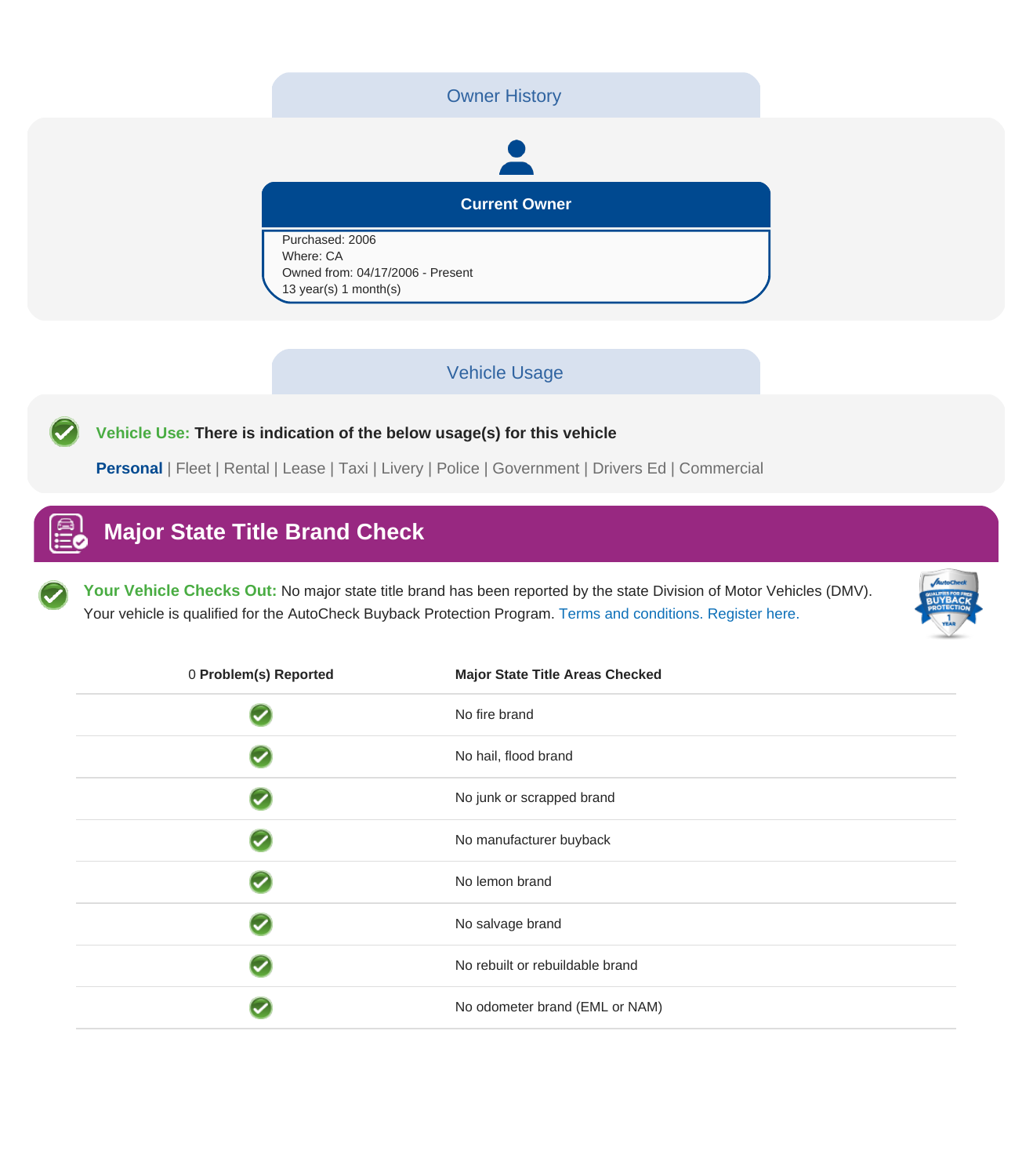

**Your Vehicle Checks Out:** AutoCheck has not received any accident records from government sources and independent agencies on this vehicle. Not all accidents are reported to AutoCheck.



## **Damage Check**

**Your Vehicle Checks Out:** AutoCheck has not received a damage-related event from an auction or an independent source. Not all damage events are reported to AutoCheck. It is recommended to have pre-owned vehicles inspected by a third party prior to purchase.

|  | <b>NO DAMAGE</b><br><b>FOUND ON RECORD</b> |
|--|--------------------------------------------|
|--|--------------------------------------------|

| 0 Problem(s) Reported | <b>Other Problem Areas Checked</b>         |
|-----------------------|--------------------------------------------|
|                       | No non-title fire damaged record           |
|                       | No non-title hail or flood damaged record  |
|                       | No auction junk or scrapped record         |
|                       | No auction rebuilt or rebuildable record   |
|                       | No salvage auction record                  |
|                       | No damaged or major damage incident record |
|                       | No frame or structural damage record       |
|                       | No recycling facility record               |
|                       | No crash test record                       |

## **Other Title Brand And Specific Event Check**

**Information Reported:** One or more non-major state title brand(s) and/or additional significant event(s) has been reported to AutoCheck. It is recommended to have pre-owned vehicles inspected by a third party prior to purchase.

| 1 Event(s) Reported | <b>Vehicle Events Checked</b>            |
|---------------------|------------------------------------------|
|                     | No Insurance Loss record                 |
|                     | No Titled to an insurance company record |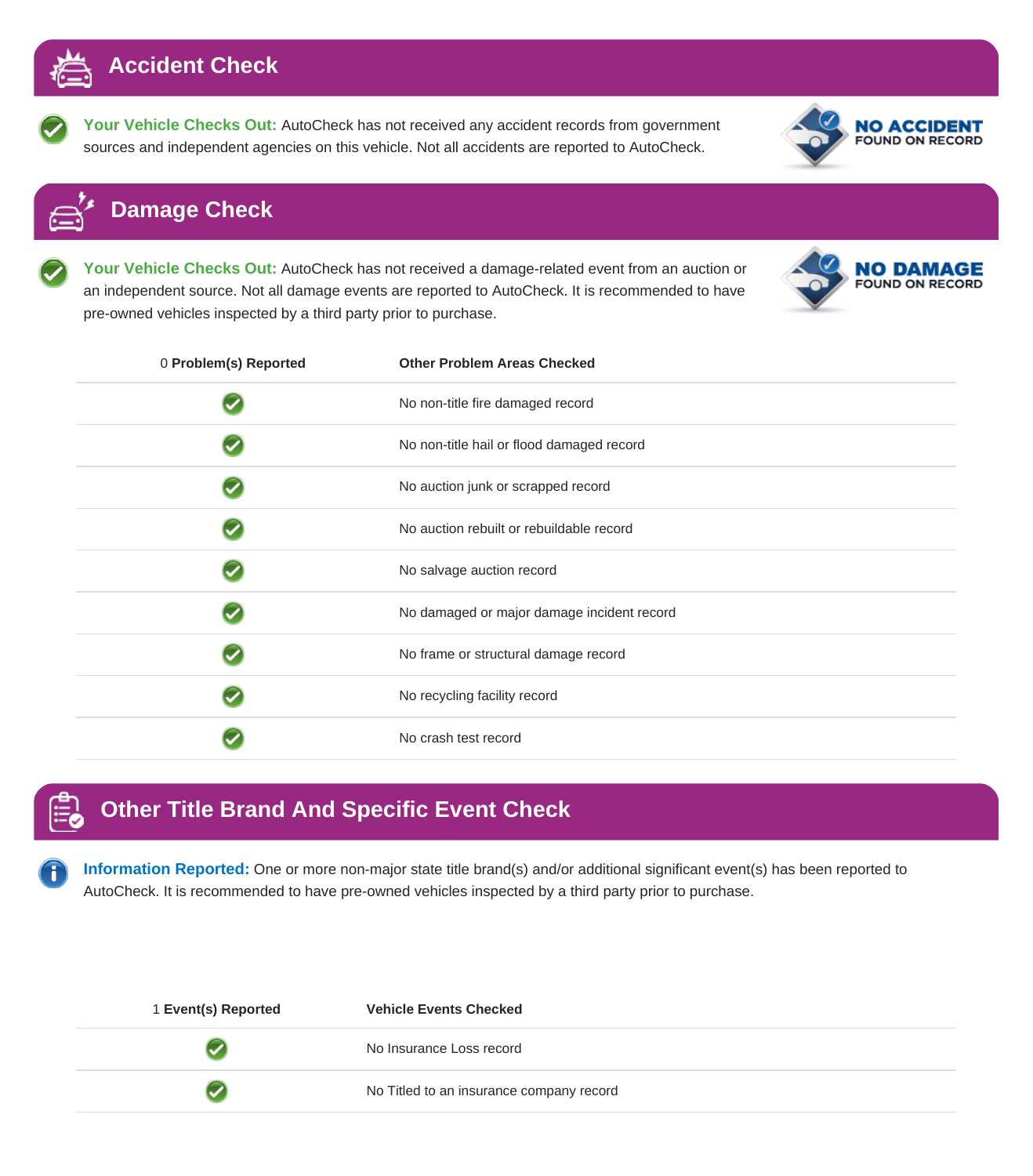| 1 Event(s) Reported | <b>Vehicle Events Checked</b>                |
|---------------------|----------------------------------------------|
|                     | No Auction Lemon/Manufacturer Buyback record |
|                     | No abandoned title record                    |
|                     | No grey market title record                  |
| Т                   | Loan/Lien record(s)                          |
|                     | No repossessed record                        |
|                     | No corrected title record                    |
|                     | No duplicate title record                    |
|                     | No theft record(s)                           |

# **Odometer Check**

Your Vehicle Checks Out: No odometer brands, rollbacks, rollover or tampering has been reported to AutoCheck from state Division of Motor Vehicles (DMV) or auction sources. AutoCheck also examined the sequence of reported odometer readings to determine if there are any potential discrepancies.



- **State title odometer check**
- **Auction odometer check**
- **Odometer calculation check**

| 0 Problem(s) Reported | <b>Mileage</b> | <b>Date Reported</b> |
|-----------------------|----------------|----------------------|
| ✓                     | 56             | 03/31/2006           |
| ✓                     | 19,847         | 03/22/2011           |
| ✓                     | 20,813         | 03/01/2013           |
| ✓                     | 22,263         | 03/10/2015           |
| ✓                     | 23,454         | 03/25/2017           |
|                       | 28,263         | 03/16/2019           |

# **Open Recall Check**

**Your Vehicle Checks Out:** AutoCheck found no open recalls reported by the vehicle manufacturer. Not all open recalls are reported to AutoCheck.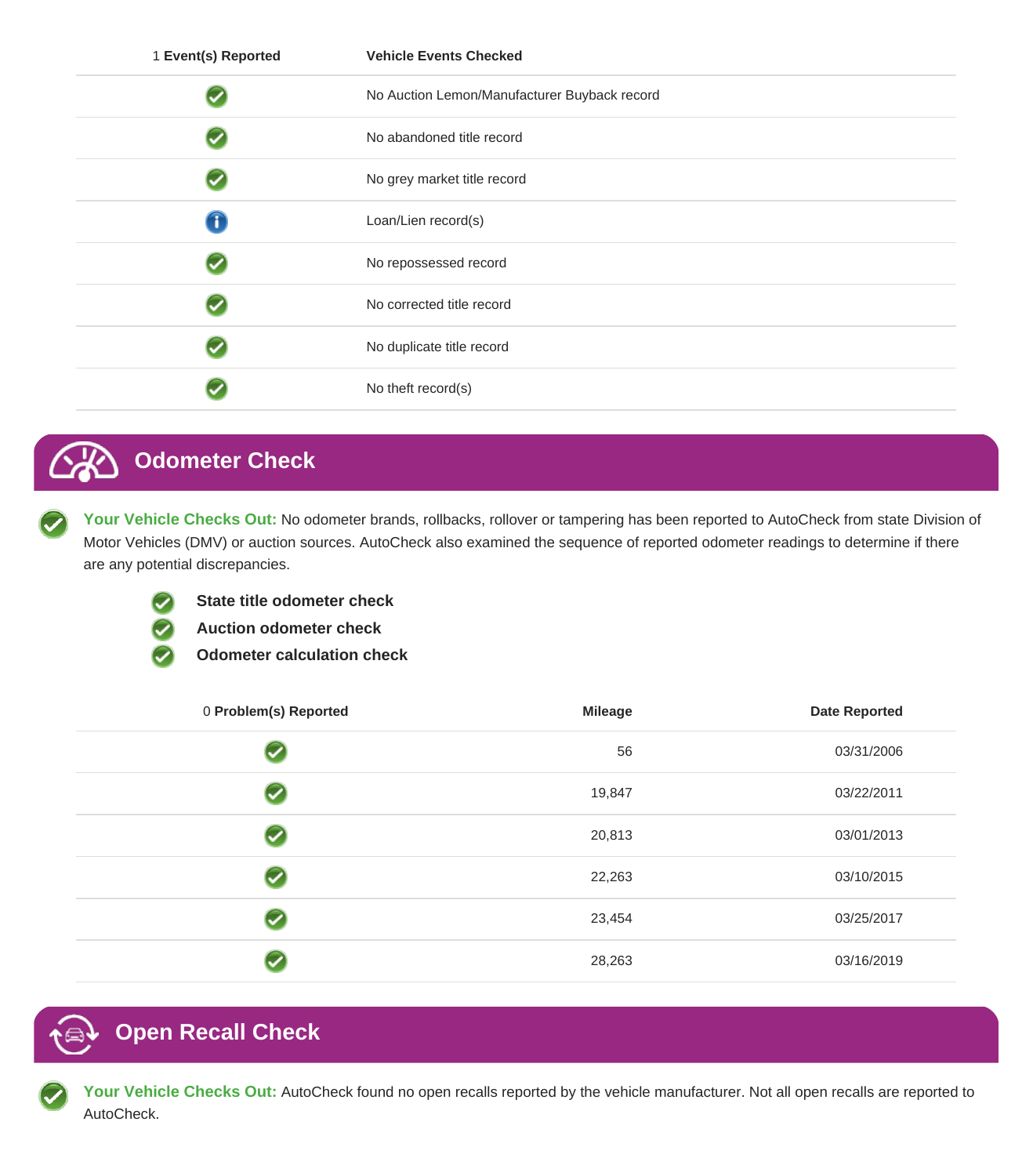## Detailed Vehicle History

Below are the historical events for this vehicle listed in chronological order. Any discrepancies will be in bold text.

**Report Run Date:** 06/13/2019 19:04:26 EDT

**Vehicle:** 2005 Chevrolet Corvette (1G1YY34U355131369)

| <b>Event Date</b> | Location   | <b>Odometer Reading</b> | Data Source         | <b>Details</b>                                    |
|-------------------|------------|-------------------------|---------------------|---------------------------------------------------|
| 03/31/2006        | CA         | 56                      | Motor Vehicle Dept. | ODOMETER READING FROM DMV                         |
| 04/17/2006        | FRESNO, CA |                         | Motor Vehicle Dept. | <b>REGISTRATION EVENT/RENEWAL</b>                 |
| 04/18/2006        | FRESNO, CA |                         | Motor Vehicle Dept. | <b>TITLE(Lien Reported)</b>                       |
| 04/02/2008        | FRESNO, CA |                         | Motor Vehicle Dept. | <b>REGISTRATION EVENT/RENEWAL</b>                 |
| 10/08/2009        | FRESNO, CA |                         | Motor Vehicle Dept. | <b>TITLE</b><br><b>REGISTRATION EVENT/RENEWAL</b> |
| 03/22/2011        | CA         | 19.847                  | State Agency        | PASSED EMISSION INSPECTION                        |
| 03/01/2013        | CA         | 20,813                  | State Agency        | PASSED EMISSION INSPECTION                        |
| 03/10/2015        | CA         | 22,263                  | Motor Vehicle Dept. | PASSED EMISSION INSPECTION                        |
| 08/12/2016        | FRESNO, CA |                         | Motor Vehicle Dept. | <b>REGISTRATION EVENT/RENEWAL</b>                 |
| 03/25/2017        | CA         | 23,454                  | Motor Vehicle Dept. | PASSED EMISSION INSPECTION                        |
| 03/16/2019        | CA         | 28,263                  | Motor Vehicle Dept. | PASSED EMISSION INSPECTION                        |

## This Vehicle's Glossary

Below are the specific definitions for events that appear in this vehicle's report. More information is available in the full [AutoCheck glossary.](https://www.autocheck.com/vehiclehistory/autocheck/en/glossary)

| Term         | <b>Section Location</b>                       | <b>Definition</b>                                                                                                                                                                                                                                                                           |
|--------------|-----------------------------------------------|---------------------------------------------------------------------------------------------------------------------------------------------------------------------------------------------------------------------------------------------------------------------------------------------|
| Loan/Lien    | Other Title Brand and Specific<br>Event Check | A loan/lien is the legal right to take and hold or sell the vehicle of a<br>debtor as security or payment for a debt. Normally, a vehicle will have<br>a lien due to a loan or unpaid repair bill against the vehicle. Check<br>with the seller to ensure that the lien has been satisfied. |
| Personal Use | Vehicle Use                                   | This vehicle was driven for personal use.                                                                                                                                                                                                                                                   |

#### **AutoCheck Terms and Conditions**

This report, and any reliance upon it, is subject to [AutoCheck Terms and Conditions.](https://www.autocheck.com/members/terms.do) If you obtained the report from a dealer, the dealer has been provided with these Terms and Conditions and can share them with you. These AutoCheck Terms and Conditions are also available at any time at [www.autocheck.com/terms](https://www.autocheck.com/members/terms.do) or by writing to Experian: Experian Automotive C/O AutoCheck Customer Service 955 American Lane Schaumburg, IL 60173.

#### **Buyback Protection Terms and Conditions**

This vehicle (1G1YY34U355131369) qualifies for [AutoCheck Buyback Protection.](https://www.autocheck.com/bbpterms) If you obtained the report from a dealer, the dealer has been provided with the terms and can share them with you. These Buyback Protection Terms and Conditions are also available to you at any time at [www.autocheck.com/bbpterms](https://www.autocheck.com/bbpterms) or by writing to Experian: Experian Automotive C/O AutoCheckCustomer Service 955 American Lane Schaumburg, IL 60173.

#### **About AutoCheck**